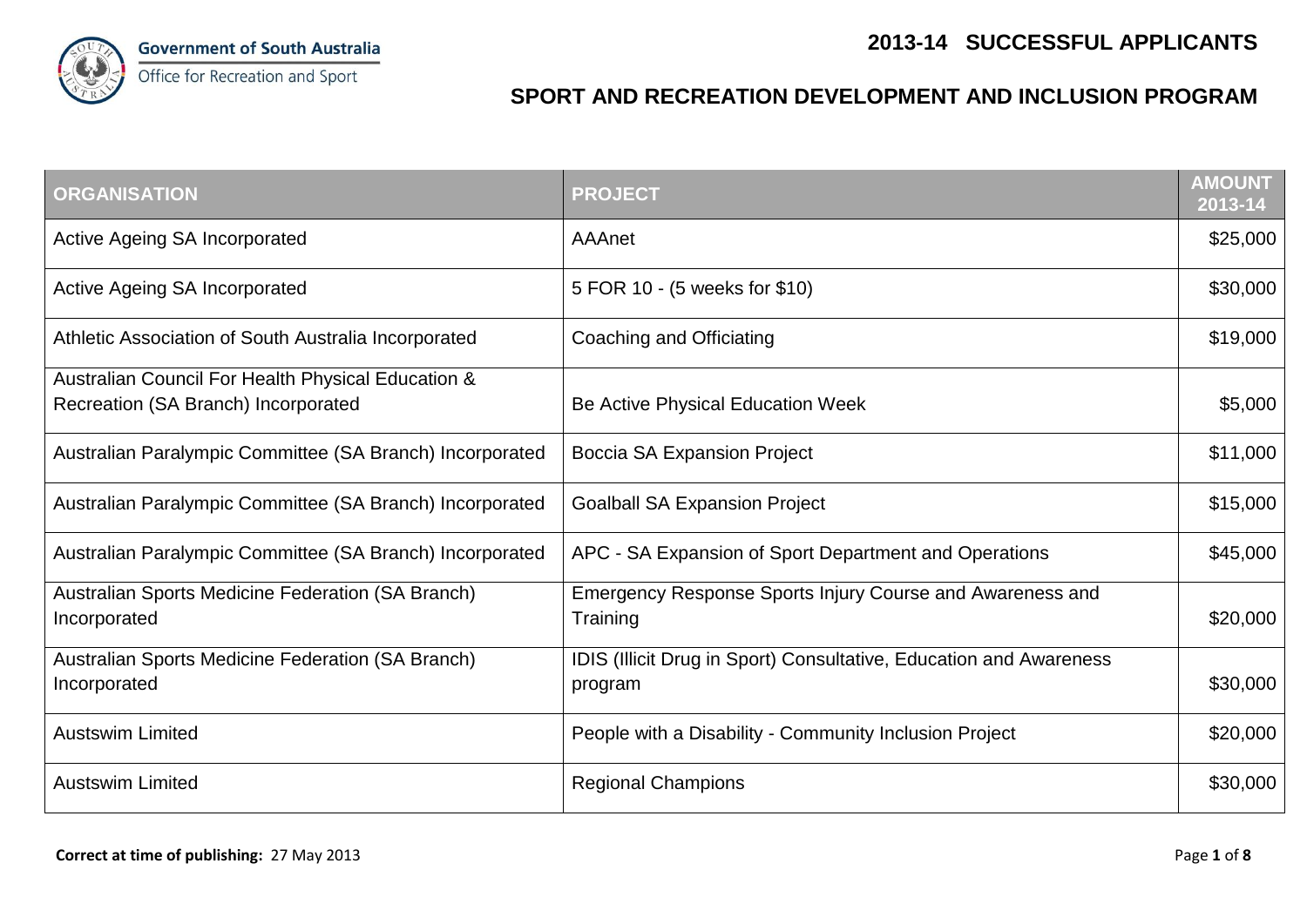| <b>ORGANISATION</b>                                | <b>PROJECT</b>                                                        | <b>AMOUNT</b><br>2013-14 |
|----------------------------------------------------|-----------------------------------------------------------------------|--------------------------|
| <b>Basketball SA Incorporated</b>                  | <b>Inclusive Programs</b>                                             | \$5,000                  |
| <b>Basketball SA Incorporated</b>                  | <b>Community Coach Development</b>                                    | \$20,000                 |
| <b>Basketball SA Incorporated</b>                  | Member Competency Development                                         | \$20,000                 |
| <b>Basketball SA Incorporated</b>                  | <b>Statewide Officiating Development</b>                              | \$20,000                 |
| <b>Basketball SA Incorporated</b>                  | High Performance Program                                              | \$30,000                 |
| <b>Basketball SA Incorporated</b>                  | Participation and Growth                                              | \$70,000                 |
| <b>BMX SA Incorporated</b>                         | <b>Talent Identification Program</b>                                  | \$20,000                 |
| <b>Bowls SA Incorporated</b>                       | Implementation of the National Paricipation Plan - Lawn Bowls 2011-14 | \$40,000                 |
| <b>Boxing SA Incorporated</b>                      | <b>Talented Athlete Development Program</b>                           | \$10,000                 |
| <b>Brighton Surf Life Saving Club Incorporated</b> | <b>Brighton Jetty Classic</b>                                         | \$8,000                  |
| Canoe South Australia Incorporated                 | Parapaddling SA                                                       | \$22,000                 |
| City Bay Fun Run Committee Incorporation           | Sunday Mail City-Bay Fun Run                                          | \$20,000                 |
| City of Marion                                     | <b>Marion Midnight Basketball</b>                                     | \$15,000                 |
| <b>City of Port Adelaide Enfield</b>               | <b>Street sPORTs-ENF</b>                                              | \$20,000                 |
| City of Salisbury                                  | Midnight Basketball Salisbury Tournament                              | \$10,000                 |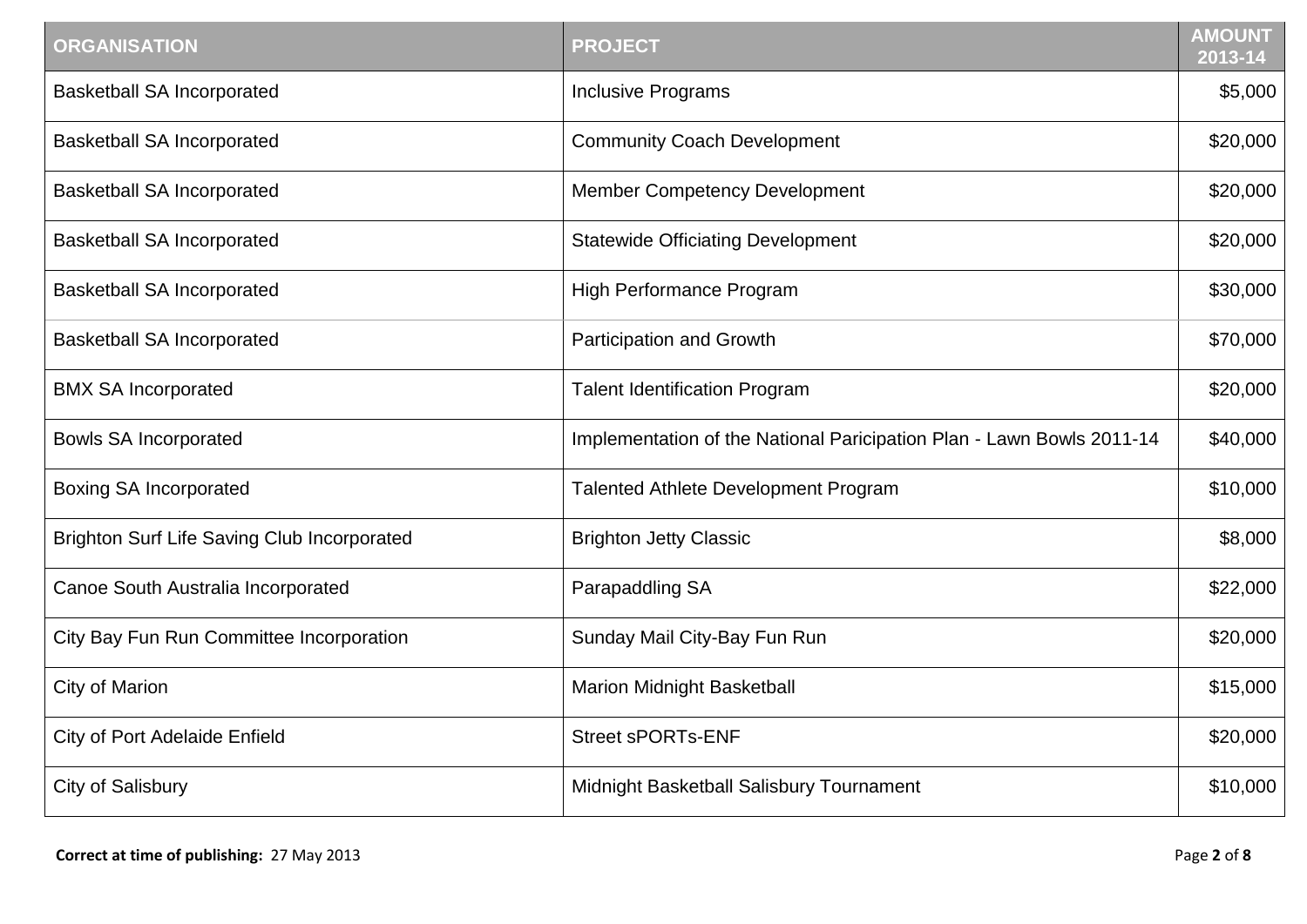| <b>ORGANISATION</b>                                                   | <b>PROJECT</b>                                                                                                                   | <b>AMOUNT</b><br>$2013 - 14$ |
|-----------------------------------------------------------------------|----------------------------------------------------------------------------------------------------------------------------------|------------------------------|
| Diving South Australia Incorporated                                   | <b>Development Program</b>                                                                                                       | \$9,000                      |
| Football Federation of South Australia Incorporated                   | Inclusive Football and Elite Paralympic 7 a-side Development Program                                                             | \$20,000                     |
| Football Federation of South Australia Incorporated                   | Referee Recruitment and Development Program                                                                                      | \$20,000                     |
| Football Federation of South Australia Incorporated                   | <b>Community Football Development Officer (Regional)</b>                                                                         | \$45,000                     |
| Football Federation of South Australia Incorporated                   | <b>Female Participation Program</b>                                                                                              | \$45,000                     |
| Football Federation of South Australia Incorporated                   | Multicultural Football Development Program                                                                                       | \$50,000                     |
| Football Federation of South Australia Incorporated                   | National Training Centre - Boys and Girls High Performance Program                                                               | \$100,000                    |
| <b>Grange Lawn Tennis Club Incorporated</b>                           | Grange Lawn Tennis Club - Refugee Tennis Bridging Program                                                                        | \$7,000                      |
| Gymnastics South Australia Incorporated                               | <b>Inclusion Program</b>                                                                                                         | \$25,000                     |
| <b>Gymnastics South Australia Incorporated</b>                        | Implement and Deliver Fundamentals for Life                                                                                      | \$40,000                     |
| <b>Gymnastics South Australia Incorporated</b>                        | Employment of a Talent Development Network Manager                                                                               | \$45,000                     |
| Hackham West Community Centre Incorporated                            | <b>Connecting Communities Through Sport</b>                                                                                      | \$7,000                      |
| Life Leisure Events Management Incorporated                           | <b>State Association House Subsidy</b>                                                                                           | \$113,000                    |
| 'LIFE. BE IN IT.' SA INCORPORATED                                     | "Let's Get Moving" - A 'Life Be In It' Participation Project                                                                     | \$30,000                     |
| Masters Swimming in Australia South Australian Branch<br>Incorporated | Continue wider participation in Masters Swimming programs and to fund<br>a Resource Library for enhancement of coaching programs | \$5,000                      |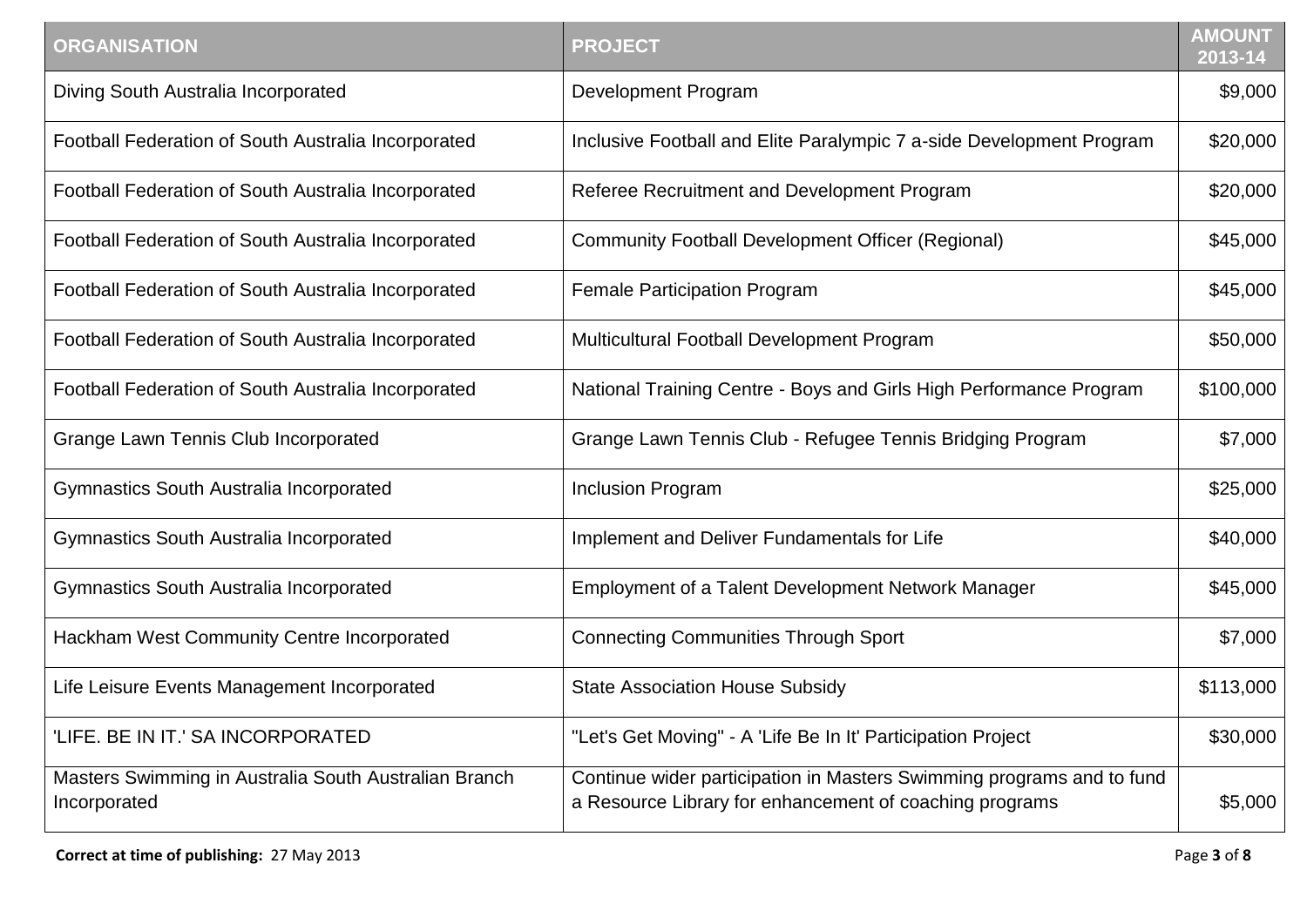| <b>ORGANISATION</b>                                 | <b>PROJECT</b>                                                                                  | <b>AMOUNT</b><br>2013-14 |
|-----------------------------------------------------|-------------------------------------------------------------------------------------------------|--------------------------|
| <b>Murray Mallee Health Service</b>                 | <b>STARclub Field Officer</b>                                                                   | \$50,000                 |
| Onkaparinga Rugby Union Football Club Incorporated  | <b>Sisters Coming Together</b>                                                                  | \$3,000                  |
| Parks & Leisure Australia Limited                   | State Parks, Leisure and Aquatics Conference                                                    | \$10,000                 |
| Port Pirie Regional Council                         | <b>STARclub Field Officer</b>                                                                   | \$50,000                 |
| RecLink Australia Incorporated                      | Sport and Recreation Networks For The Disadvantaged                                             | \$20,000                 |
| Recreation South Australia Incorporated             | <b>Outdoor Insurance Scheme</b>                                                                 | \$8,500                  |
| Rowing South Australia Incorporated                 | Education and 'StarClub' Club Development Program                                               | \$20,000                 |
| Rowing South Australia Incorporated                 | State Indoor Rowing Centre - Inclusion Program (Stage 2)                                        | \$30,000                 |
| <b>Roxby Downs Council</b>                          | <b>STARclub Field Officer</b>                                                                   | \$40,000                 |
| Service Skills Industry Alliance (SA)               | Modernisation of the South Australian Outdoor Recreation Adventure<br><b>Activity Standards</b> | \$30,000                 |
| Skate South Australia Incorporated                  | <b>Wheels in Motion</b>                                                                         | \$15,000                 |
| Softball SA Incorporated                            | Softball SA Development Academy Sustainability Project                                          | \$30,000                 |
| South Australian Badminton Association Incorporated | Continuation and Expansion of Future Stars Talent ID Program                                    | \$10,000                 |
| South Australian Baseball League Incorporated       | D Sports Baseball SA, Softball SA Aussie T-Ball Program                                         | \$40,000                 |
| South Australian Baseball League Incorporated       | High Performance Program                                                                        | \$45,000                 |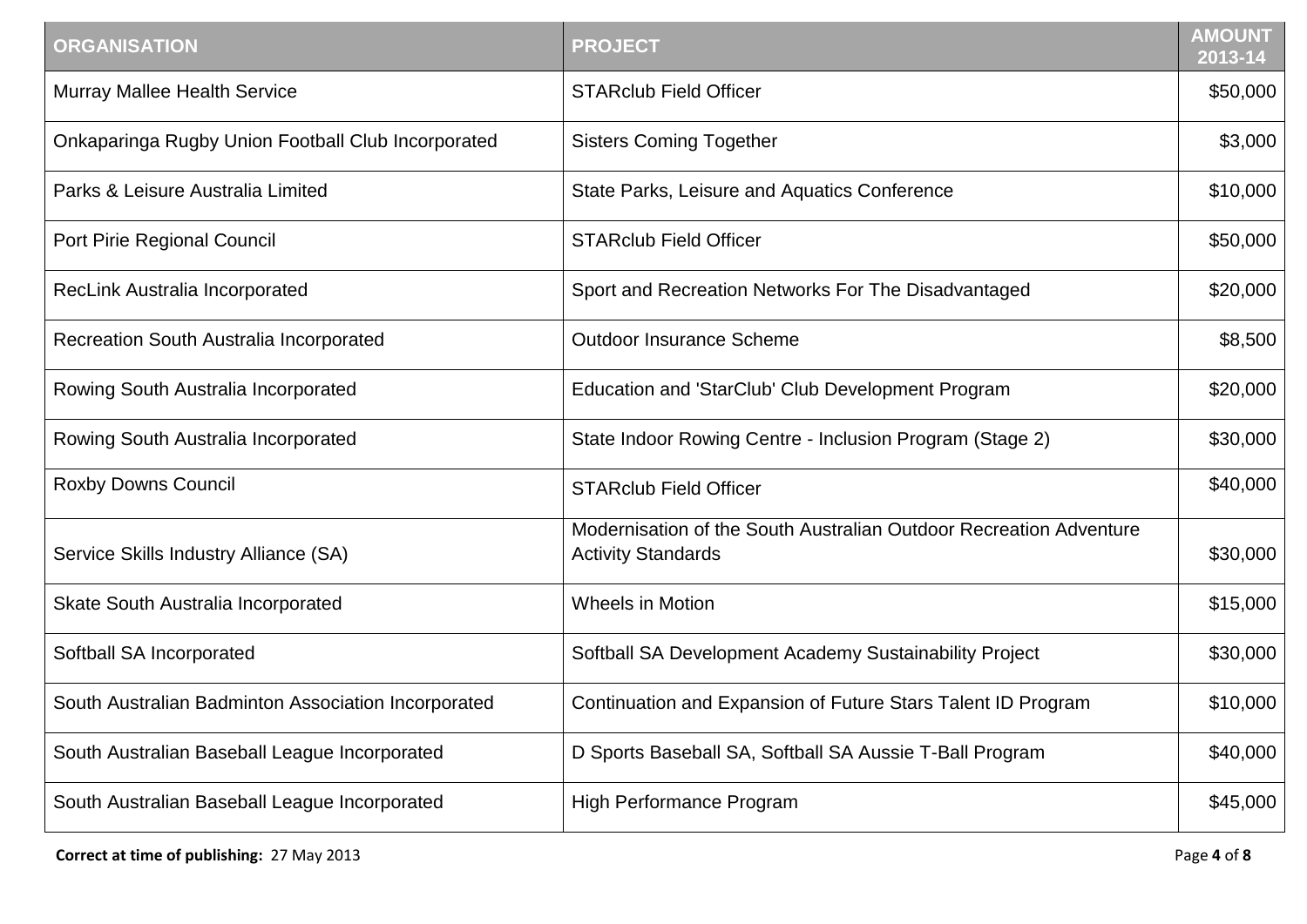| <b>ORGANISATION</b>                                      | <b>PROJECT</b>                                                            | <b>AMOUNT</b><br>2013-14 |
|----------------------------------------------------------|---------------------------------------------------------------------------|--------------------------|
| South Australian Cycle Speedway Association Incorporated | <b>Cycle Speedway Advancement</b>                                         | \$7,500                  |
| South Australian Hockey Association Incorporated         | Pathway Coaching Program (linking fromer Scholarship Coaching<br>Program) | \$44,000                 |
| South Australian Ice Sports Federation Incorporated      | Ice Factor Program                                                        | \$15,000                 |
| South Australian Netball Association Incorporated        | <b>Netball SA Academies Support Project</b>                               | \$25,000                 |
| South Australian Netball Association Incorporated        | Netball SA Volunteer Management Plan                                      | \$25,000                 |
| South Australian Netball Association Incorporated        | Northern Suburbs Netball Community Development Plan                       | \$65,000                 |
| South Australian Rugby Union Limited                     | <b>High School Sevens Program</b>                                         | \$10,000                 |
| South Australian Rugby Union Limited                     | Women's High Performance Rugby Program                                    | \$10,000                 |
| South Australian Sports Federation Incorporated          | South Australian Sport Award Program                                      | \$20,000                 |
| South Australian Sports Federation Incorporated          | The State Sport Dispute Centre                                            | \$40,000                 |
| South Australian Volleyball Association Incorporated     | Northern Junior League                                                    | \$17,000                 |
| South Australian Volleyball Association Incorporated     | Spikezone Mini Volleyball                                                 | \$28,000                 |
| South Australian Volleyball Association Incorporated     | Multicultural Volleyball Program                                          | \$32,000                 |
| South Australian Water Polo Incorporated                 | South Australian Water Polo High Performance Programme (HPP)              | \$25,000                 |
| South Australian Water Polo Incorporated                 | Flippa ball to Junior Water Polo Program                                  | \$40,000                 |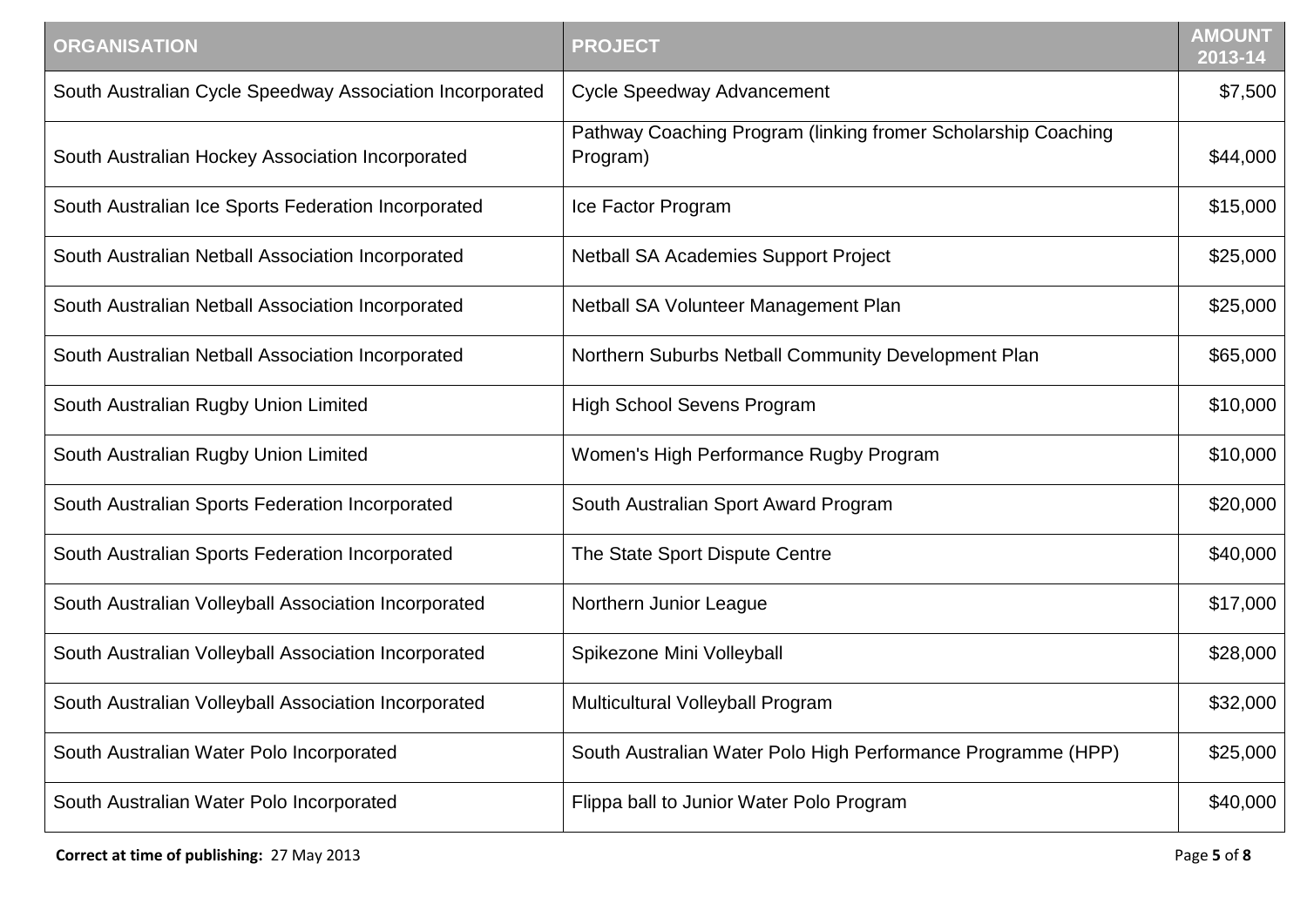| <b>ORGANISATION</b>                                        | <b>PROJECT</b>                                                                                                            | <b>AMOUNT</b><br>2013-14 |
|------------------------------------------------------------|---------------------------------------------------------------------------------------------------------------------------|--------------------------|
| South East Local Government Association Incorporated       | <b>STARclub Field Officer</b>                                                                                             | \$50,000                 |
| Southern Fleurieu Community Health Service Incorporated    | <b>STARclub Field Officer</b>                                                                                             | \$50,000                 |
| Squash Rackets Association of South Australia Incorporated | Female Participation in Squash and Racquetball                                                                            | \$10,000                 |
| Swimming South Australia Incorporated                      | <b>Country Talent Squad</b>                                                                                               | \$3,000                  |
| Swimming South Australia Incorporated                      | <b>Ready Set Race</b>                                                                                                     | \$20,000                 |
| Swimming South Australia Incorporated                      | Swimming SA Talent Development Squads                                                                                     | \$25,000                 |
| Swimming South Australia Incorporated                      | State Performance Coach - Swimming                                                                                        | \$50,000                 |
| Table Tennis South Australia Incorporated                  | <b>TTSA High Performance Squad</b>                                                                                        | \$5,000                  |
| <b>Target Rifle South Australia Incorporated</b>           | Development Project to further improve and develop services offered by<br>Target Rifle SA to our clubs and the community. | \$20,000                 |
| Tennis South Australia Incorporated                        | Social Inclusion Programming                                                                                              | \$15,000                 |
| Tennis South Australia Incorporated                        | Coach and Talent Development                                                                                              | \$20,000                 |
| Tennis South Australia Incorporated                        | Hot Shots and Introduction to Tennis                                                                                      | \$20,000                 |
| Tennis South Australia Incorporated                        | <b>Club and Facility Development</b>                                                                                      | \$65,000                 |
| The Corporation of the City of Whyalla                     | <b>STARclub Field Officer</b>                                                                                             | \$50,000                 |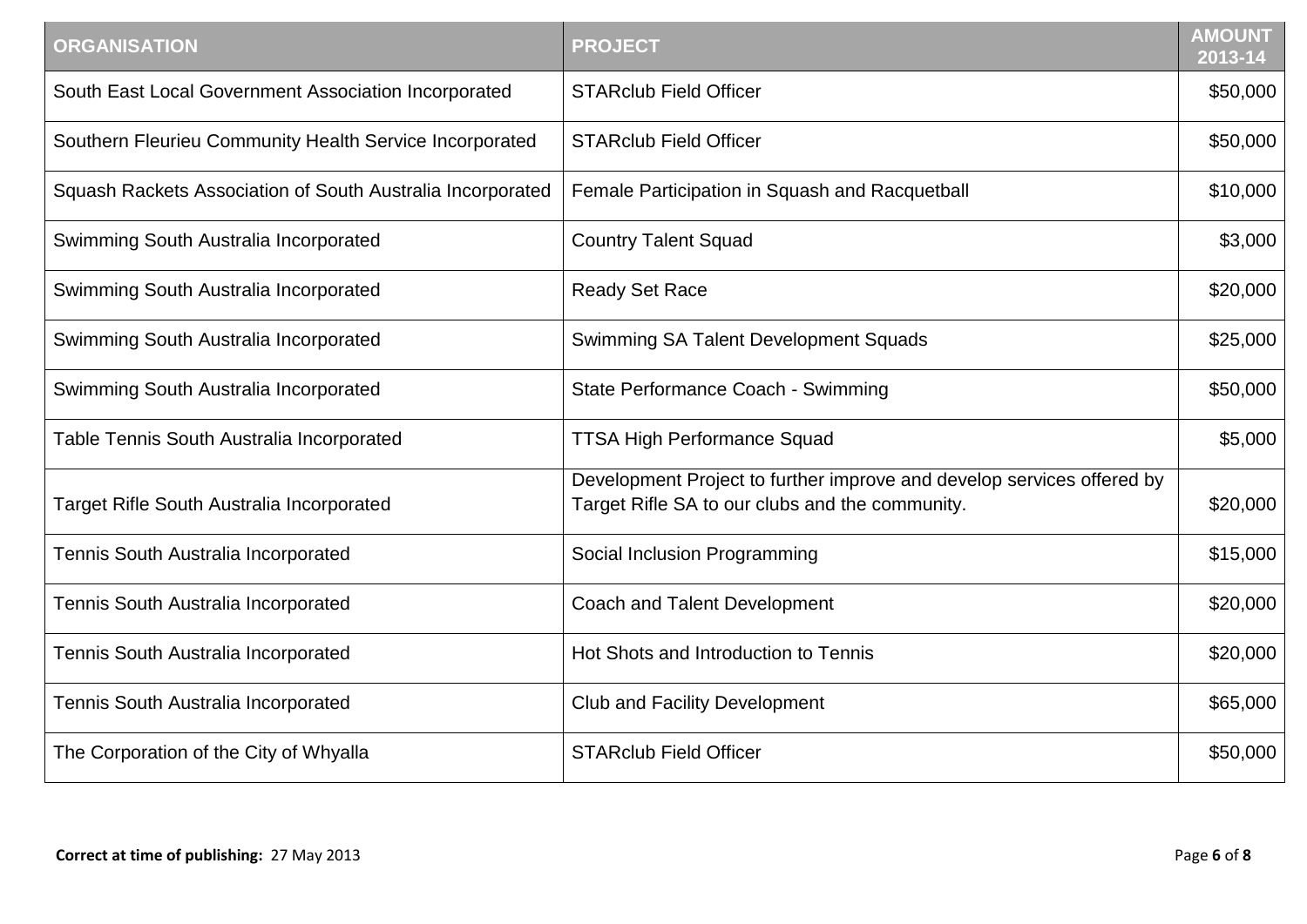| <b>ORGANISATION</b>                                                                    | <b>PROJECT</b>                                                        | <b>AMOUNT</b><br>2013-14 |
|----------------------------------------------------------------------------------------|-----------------------------------------------------------------------|--------------------------|
| The Royal Life Saving Society Australia, South Australia<br><b>Branch Incorporated</b> | 3 new affiliated clubs in 2012-13 and 2 in 2013-14                    | \$20,000                 |
| The South Australian Cricket Association Incorporated                                  | A Sport for All Program                                               | \$11,000                 |
| The South Australian Cricket Association Incorporated                                  | Cricket Partnership Program: Club and Volunteer Development           | \$30,000                 |
| The South Australian Cricket Association Incorporated                                  | Scorpion Shield Program (Females in Cricket)                          | \$30,000                 |
| The South Australian Cricket Association Incorporated                                  | T20 Blast! Program                                                    | \$60,000                 |
| The South Australian Cycling Federation Incorporated                                   | High Performance Scholarship Coach                                    | \$32,500                 |
| The South Australian Cycling Federation Incorporated                                   | Road to Rio Phase II                                                  | \$57,000                 |
| The South Australian Fire and Emergency Services<br>Commission                         | To support the operation of the Water Safety Committee                | \$20,000                 |
| The South Australian National Football League Incorporated                             | <b>SANFL Emerging &amp; Inclusive Markets Programs</b>                | \$75,000                 |
| The South Australian National Football League Incorporated                             | <b>SANFL Community Development - Coach &amp; Officiating Programs</b> | \$100,000                |
| The South Australian National Football League Incorporated                             | SANFL Participation & Development Program                             | \$180,000                |
| The South Australian Rugby League Incorporated                                         | Murray Bridge Development                                             | \$10,000                 |
| <b>Touch Football Australia Incorporated</b>                                           | Referee Development Program                                           | \$5,000                  |
| <b>Touch Football Australia Incorporated</b>                                           | Touch Football SA Club Development & Sustainability Project           | \$15,000                 |